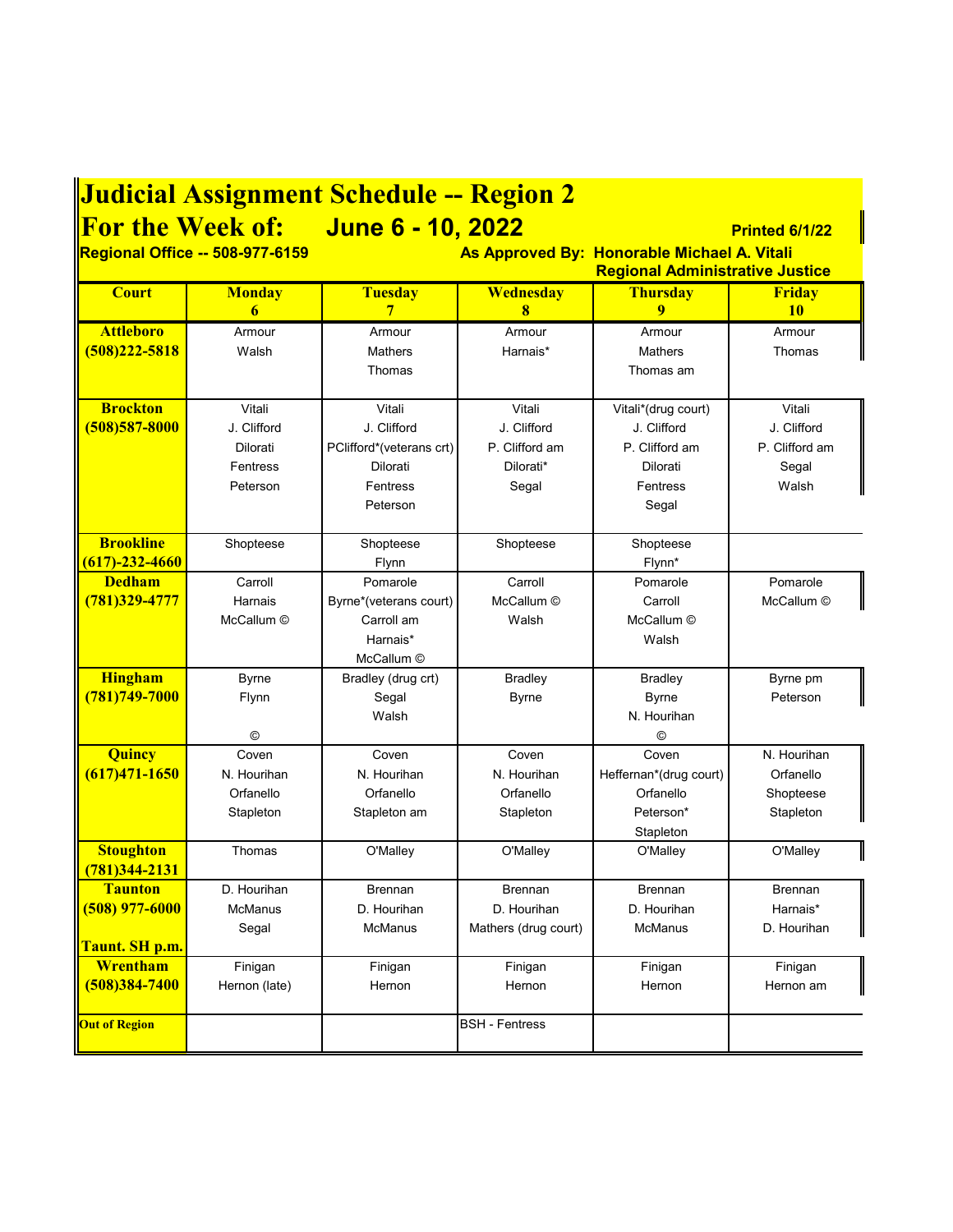| <b>Judicial Assignment Schedule -- Region 2</b>                                       |                     |                                        |                      |                          |                       |  |
|---------------------------------------------------------------------------------------|---------------------|----------------------------------------|----------------------|--------------------------|-----------------------|--|
|                                                                                       |                     | For the Week of: June 13 - 17, 2022    |                      |                          | Printed 6/1/22        |  |
| <b>Regional Office -- 508-977-6159</b><br>As Approved By: Honorable Michael A. Vitali |                     |                                        |                      |                          |                       |  |
|                                                                                       |                     | <b>Regional Administrative Justice</b> |                      |                          |                       |  |
| <b>Court</b>                                                                          | <b>Monday</b>       | <b>Tuesday</b>                         | <b>Wednesday</b>     | <b>Thursday</b>          | <b>Friday</b>         |  |
|                                                                                       | 13                  | 14                                     | 15                   | <b>16</b>                | 17                    |  |
| <b>Attleboro</b>                                                                      | Armour              | Armour                                 | Armour               | Armour                   | Armour                |  |
| $(508)222 - 5818$                                                                     | Harnais             | Harnais                                | Harnais              | Harnais                  | <b>Mathers</b>        |  |
|                                                                                       | <b>Mathers</b>      | <b>Mathers</b>                         | <b>Mathers</b>       | <b>Mathers</b>           |                       |  |
| <b>Brockton</b>                                                                       | Vitali              | Vitali                                 | Vitali               | Vitali*(drug court)      | Vitali                |  |
| $(508)$ 587-8000                                                                      | J. Clifford         | J. Clifford                            | J. Clifford          | J. Clifford              | P. Clifford           |  |
|                                                                                       | P. Clifford         | PClifford*(veterans crt)               | P. Clifford          | P. Clifford              | Dilorati              |  |
|                                                                                       | Dilorati            | Dilorati                               | Dilorati             | Dilorati                 | Fentress              |  |
|                                                                                       | Fentress*           | <b>Fentress</b>                        | Fentress             | Fentress*                |                       |  |
|                                                                                       | Walsh               | Walsh                                  | Walsh                | Walsh                    |                       |  |
|                                                                                       |                     |                                        |                      |                          |                       |  |
| <b>Brookline</b>                                                                      | Flynn               | Shopteese                              | Shopteese            | Shopteese                | Flynn (v)             |  |
| $(617) - 232 - 4660$<br><b>Dedham</b>                                                 |                     |                                        |                      |                          | Pomarole              |  |
| $(781)329 - 4777$                                                                     | Pomarole<br>Carroll | Byrne*(veterans court)<br>Carroll*     | Pomarole<br>Carroll  | Carroll                  | McCallum              |  |
|                                                                                       | McCallum            | McCallum                               | McCallum             | Flynn<br><b>McCallum</b> |                       |  |
|                                                                                       |                     |                                        |                      |                          |                       |  |
| <b>Hingham</b>                                                                        | <b>Bradley</b>      | Flynn                                  | <b>Byrne</b>         | N. Hourihan              | Peterson              |  |
| (781) 749-7000                                                                        | <b>Byrne</b>        | Segal                                  | Segal                | Peterson                 |                       |  |
|                                                                                       | Segal               | Thomas                                 |                      | Thomas am                |                       |  |
|                                                                                       | $\odot$             |                                        |                      | $\circledcirc$           |                       |  |
| Quincy                                                                                | Coven               | Coven                                  | Coven                | Coven                    | Flynn                 |  |
| $(617)471 - 1650$                                                                     | N. Hourihan         | N. Hourihan                            | N. Hourihan          | Heffernan*(drug court)   | Harnais               |  |
|                                                                                       | Peterson            | Orfanello                              | Orfanello            | Orfanello                | N. Hourihan           |  |
|                                                                                       | Stapleton           | Stapleton                              | Stapleton            | Stapleton                |                       |  |
| <b>Stoughton</b>                                                                      | O'Malley            | O'Malley                               | O'Malley             | O'Malley                 | O'Malley              |  |
| $(781)344 - 2131$                                                                     |                     |                                        |                      |                          |                       |  |
| <b>Taunton</b>                                                                        | <b>Brennan</b>      | <b>Brennan</b>                         | <b>Brennan</b>       | <b>Brennan</b>           | <b>Brennan</b>        |  |
| $(508)$ 977-6000                                                                      | D. Hourihan         | D. Hourihan                            | D. Hourihan          | <b>McManus</b>           | Segal                 |  |
|                                                                                       | <b>McManus</b>      | Peterson                               | <b>McManus</b>       | Segal                    |                       |  |
| <mark>Taunt. SH p.m.</mark>                                                           |                     |                                        |                      |                          |                       |  |
| Wrentham                                                                              | Finigan             | Finigan                                | Hernon               | Finigan                  | Hernon                |  |
| $(508)384 - 7400$                                                                     | Hernon              | Heron                                  | Thomas*              | Hernon                   |                       |  |
|                                                                                       |                     |                                        |                      |                          |                       |  |
| <b>Out of Region</b>                                                                  |                     |                                        | <b>BSH</b> - Finigan |                          | J. Clifford - Wareham |  |
|                                                                                       |                     |                                        |                      |                          |                       |  |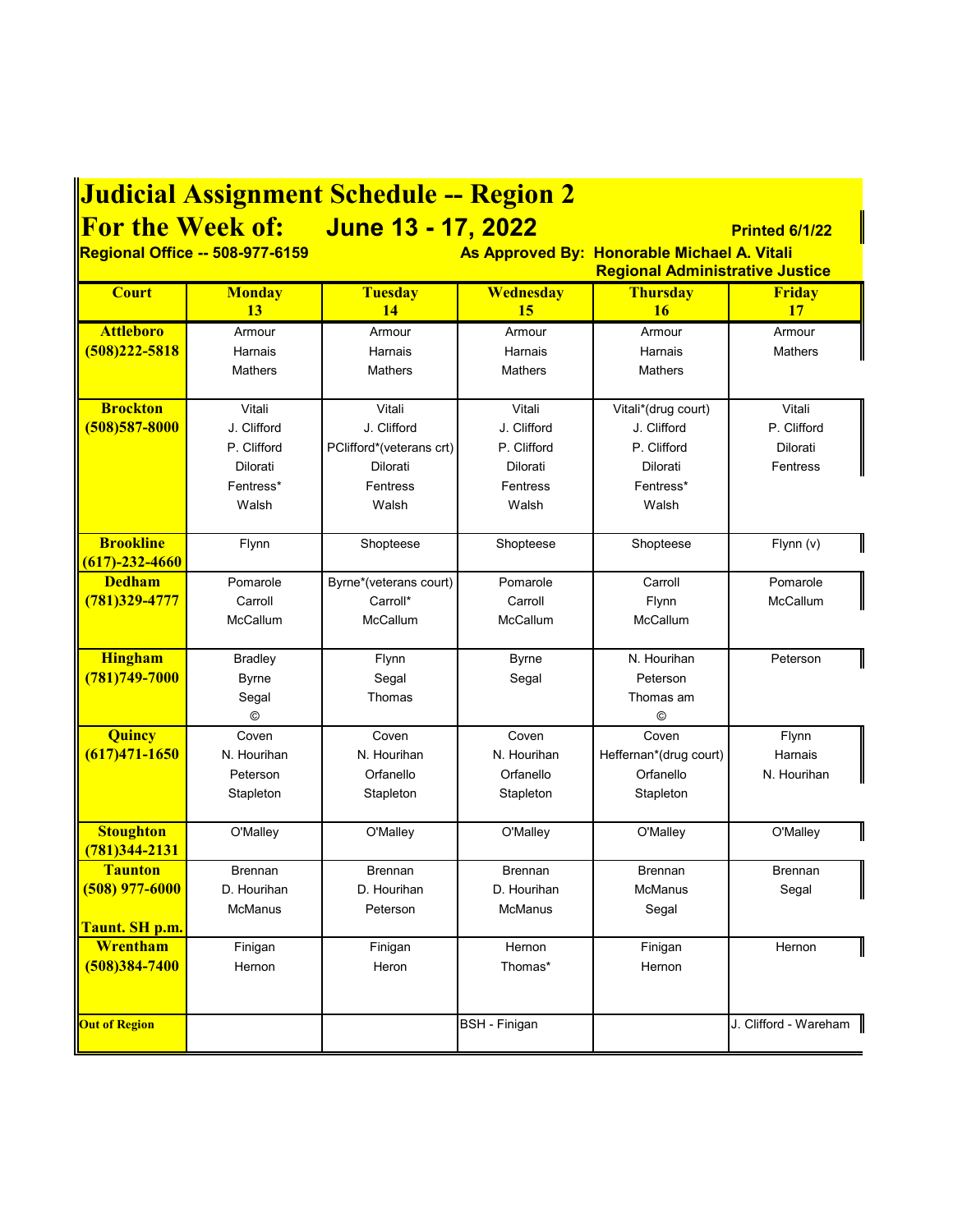| <b>Judicial Assignment Schedule -- Region 2</b>      |                                                                                                                                                                                   |                                                    |                                                               |                                                                              |                                               |
|------------------------------------------------------|-----------------------------------------------------------------------------------------------------------------------------------------------------------------------------------|----------------------------------------------------|---------------------------------------------------------------|------------------------------------------------------------------------------|-----------------------------------------------|
|                                                      | For the Week of: June 20 - 24, 2022<br>Printed 6/1/22<br>Regional Office -- 508-977-6159<br>As Approved By: Honorable Michael A. Vitali<br><b>Regional Administrative Justice</b> |                                                    |                                                               |                                                                              |                                               |
| <b>Court</b>                                         | <b>Monday</b><br>20                                                                                                                                                               | <b>Tuesday</b><br>21                               | Wednesday<br>22                                               | <b>Thursday</b><br>23                                                        | <b>Friday</b><br>24                           |
| <b>Attleboro</b><br>$(508)222 - 5818$                | H                                                                                                                                                                                 | Armour<br><b>Mathers</b>                           | Mathers am<br>Harnais                                         | Armour<br>Harnais (zoom)<br><b>Mathers</b>                                   | Harnais<br><b>Mathers</b>                     |
| <b>Brockton</b><br>$(508)$ 587-8000                  | O                                                                                                                                                                                 | Vitali<br>Dilorati<br>Harnais<br>Peterson<br>Segal | Vitali<br>J. Clifford<br>P. Clifford<br>Dilorati<br>Segal     | Vitali*(drug court)<br>J. Clifford*<br>Dilorati<br>Harnais<br>N. Hourihan am | Vitali<br>J. Clifford<br>Dilorati<br>Peterson |
| <b>Brookline</b><br>$(617) - 232 - 4660$             |                                                                                                                                                                                   | Shopteese                                          | Shopteese                                                     | Flynn(v)                                                                     | Flynn (v)                                     |
| <b>Dedham</b><br>(781)329-4777                       | L                                                                                                                                                                                 | Carroll<br>Byrne*(veterans court)<br>McCallum      | Pomarole<br>Carroll<br>McCallum                               | Carroll<br>McCallum am                                                       | Pomarole<br>McCallum                          |
| <b>Hingham</b><br>$(781)749 - 7000$                  | ı                                                                                                                                                                                 | Bradley (drug crt)<br>Flynn                        | <b>Bradley</b><br><b>Byrne</b>                                | <b>Byrne</b><br>Flynn<br>©                                                   | <b>Bradley</b><br><b>Byrne</b>                |
| Quincy<br>$(617)471 - 1650$                          | D                                                                                                                                                                                 | N. Hourihan<br>Orfanello<br>Stapleton              | Coven<br>N. Hourihan<br>Orfanello<br>Stapleton                | Heffernan*(drug court)<br>N. Hourihan pm<br>Orfanello<br>Stapleton           | Coven<br>Flynn<br>N. Hourihan<br>Stapleton    |
| <b>Stoughton</b><br>781)344-2131                     | Α                                                                                                                                                                                 | Walsh                                              | Walsh                                                         | Peterson                                                                     | Segal                                         |
| <b>Taunton</b><br>$(508)$ 977-6000<br>Taunt. SH p.m. | Y                                                                                                                                                                                 | Fentress<br>D. Hourihan<br><b>McManus</b>          | Fentress<br>D. Hourihan<br>Mathers (drug court)pm<br>McManus* | Fentress<br>Segal*                                                           | Fentress<br>D. Hourihan<br>McManus            |
| Wrentham<br>$(508)384 - 7400$                        |                                                                                                                                                                                   | Finigan<br>Hernon                                  | Finigan<br>Hernon                                             | Walsh                                                                        | Walsh                                         |
| <b>Out of Region</b>                                 |                                                                                                                                                                                   |                                                    | <b>BSH</b> - Peterson                                         |                                                                              |                                               |